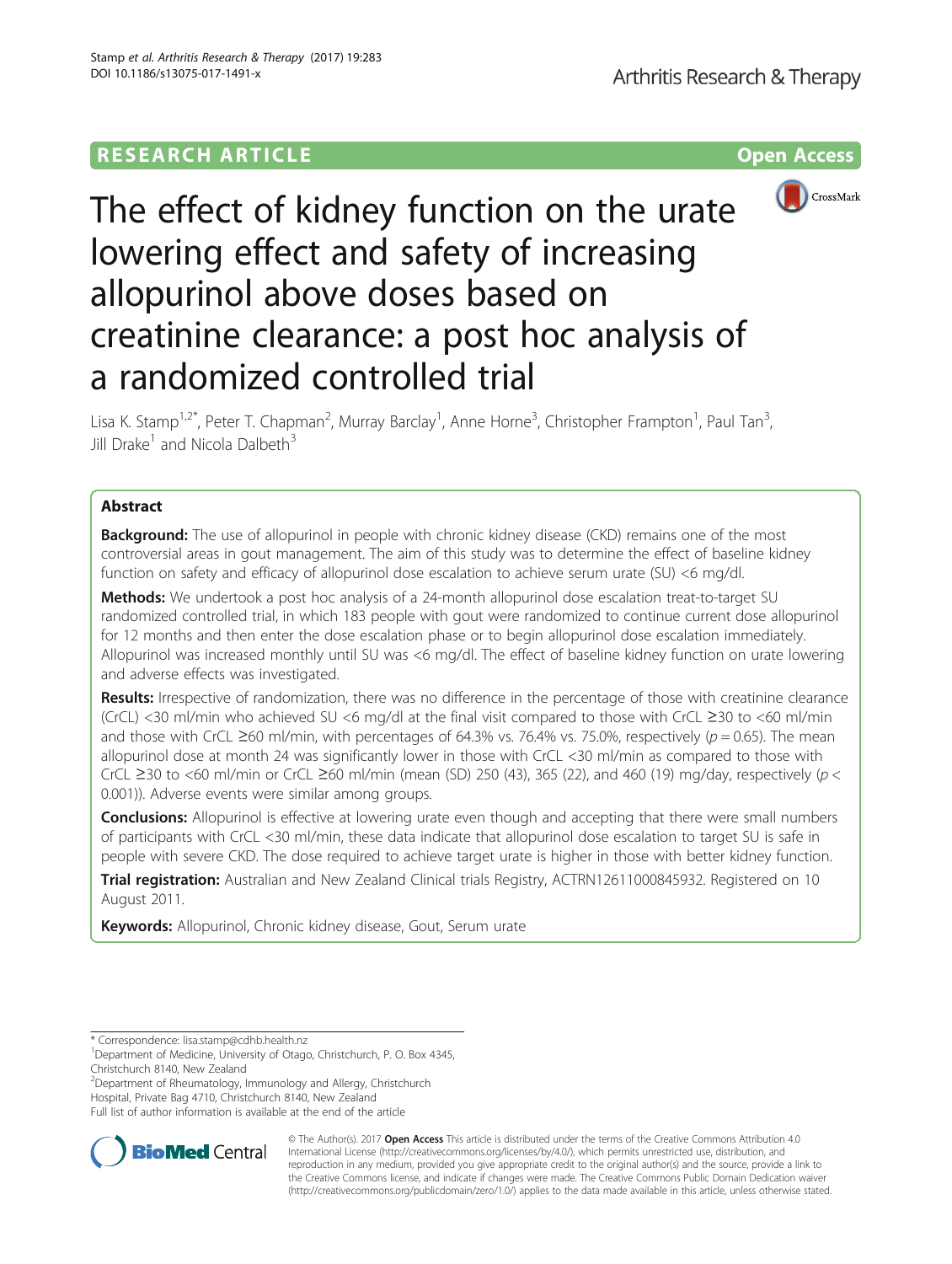## Background

The use of allopurinol in people with chronic kidney disease (CKD) remains one of the most controversial areas in gout management. While recommendations from the American College of Rheumatology (ACR) [\[1\]](#page-8-0) and European League Against Rheumatism (EULAR) [\[2](#page-8-0)] both advocate allopurinol as a first-line urate lowering therapy (ULT), for dosing guidance the ACR advocates a gradual dose escalation even in those with CKD [\[1\]](#page-8-0), while EULAR recommends dose restriction based on creatinine clearance (CrCL) [\[2](#page-8-0)]. This discrepancy is due to concerns over increased risk of adverse effects, particularly allopurinol hypersensitivity syndrome (AHS) and limited data on the use of allopurinol in CKD.

Since the initial allopurinol dosing guidelines by Hande et al., based on an association between allopurinol dose, oxypurinol and AHS, were published [[3\]](#page-8-0), a number of other risk factors for AHS have been identified [[4\]](#page-8-0). The Hande dosing strategy does not differentiate between starting dose, which has been associated with AHS [[5\]](#page-8-0), and maintenance dose (i.e. dose required to achieve target serum urate (SU)). Once AHS occurs, people with CKD have higher mortality [\[6](#page-8-0)].

Clinical trials of ULT have excluded those with significant CKD and restricted the allopurinol dose to  $\leq$ 300 mg daily even in those with normal kidney function [[7](#page-8-0)–[9\]](#page-8-0). We have previously reported results from a randomized controlled trial of allopurinol dose escalation to achieve target urate in which 52% of the 183 participants had CrCL <60 ml/min, suggesting that such an approach is effective and safe [[10\]](#page-8-0). Herein we undertook a post hoc analysis to determine the effect of baseline kidney function on the safety and efficacy of the allopurinol dose escalation strategy.

## **Methods**

## Study design

A 24-month open, randomized, controlled, parallelgroup, comparative clinical trial was undertaken (ACTRN12611000845932). Ethical approval was obtained from the Multi-Regional Ethics Committee, New Zealand. Written informed consent was obtained from each participant. Full methods have been reported previously [[10, 11](#page-8-0)]. In brief, 183 people with gout as defined by the American Rheumatism Association 1977 preliminary classification criteria for gout [[12\]](#page-8-0), receiving at least the CrCl based dose of allopurinol for  $\geq 1$  month and with  $SU \ge 6$  mg/dl were recruited. People with a history of intolerance to allopurinol and those receiving azathioprine were excluded. Chronic kidney disease was not an exclusion criterion. Participants were randomized to continue current dose allopurinol for 12 months and then enter the dose escalation phase (control/DE) or to begin allopurinol dose escalation immediately (DE/DE). Allopurinol was increased monthly until SU was <6 mg/ dl; in those with CrCL ≤60 ml/min allopurinol was increased by 50 mg increments and in those with CrCL >60 ml/min it was increased by 100 mg. Participants were not stratified by renal function at randomization. For the purposes of this post hoc analysis, participants were grouped according to kidney function at baseline as having (1) none/mild impairment, CrCL  $\geq 60$  ml/min (CKD stage 1 and 2), (2) moderate impairment, CrCL  $\geq$ 30 to <60 ml/min (CKD stage 3) and (3) severe impairment, CrCL <30 ml/min (CKD stage 4 and 5).

#### Adverse and serious advent event reporting

Treatment-emergent adverse events (AE) were defined as any AE occurring after entry into the study until the end of month 24. Worsening laboratory-defined AEs were those where there was an increase in AE grade from baseline between month 12 and month 24, using the Common Terminology Criteria for Adverse Events (CTCAE v4.0).

## Study outcomes

The primary efficacy outcome was reduction in SU at the final visit (month 24 or the final visit for those deceased or lost to follow up). Secondary efficacy outcomes included (1) the proportion of participants reaching target SU levels from baseline to months 12 and 24 and from months 12 to 24, (2) the percentage reduction in SU from baseline to months 12 and 24 and from months 12 to 24 and (3) the dose of allopurinol required to achieve SU <6 mg/dl. The primary safety outcome was serious adverse events (SAEs) and treatmentemergent or worsening AEs related to liver or kidney function.

## Statistical analysis

Baseline demographics and clinical features were summarized using standard descriptive statistics including mean, standard deviation (SD), range, frequency and percent as appropriate.

Changes from baseline to months 12 and 24 and from month 12 to month 24, and levels at 12 and 24 months were compared between kidney function groups using analysis of variance (ANOVA), which included the randomized group and the interaction between the randomized group and kidney function groups as factors. Comparisons of baseline levels were compared using one-way ANOVA, which only included kidney function group as the factor. Dichotomous outcome measures were compared using logistic regression, which included CrCL and randomized group and the interaction between the randomized group and kidney function groups as factors. A two-tailed  $p$  value <0.05 was taken to indicate statistical significance.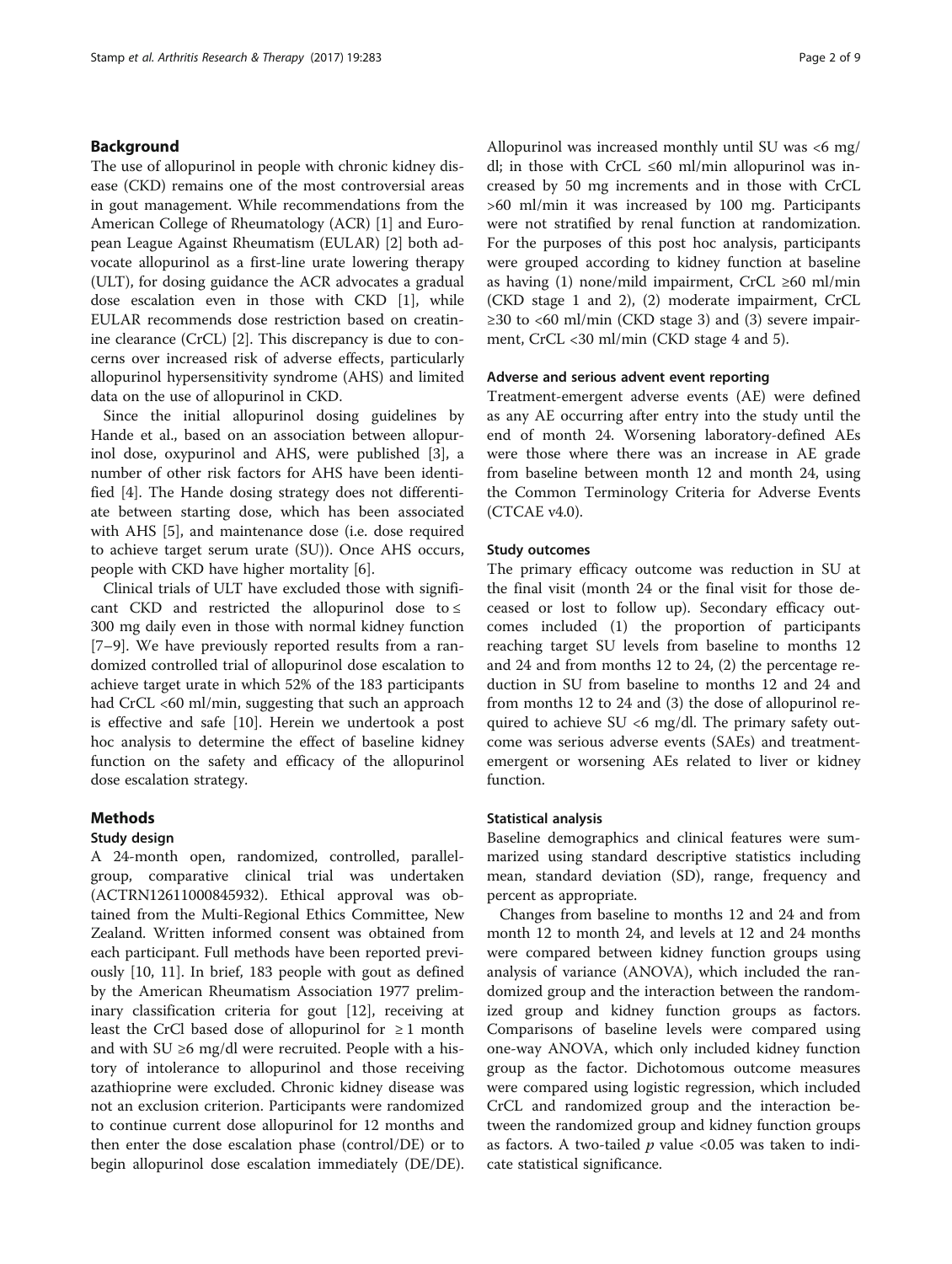| Variable                                              | Control/dose escalation ( $n = 93$ ) |                                             |                                       | Dose escalation/dose escalation ( $n = 90$ ) |                                               |                                     |  |
|-------------------------------------------------------|--------------------------------------|---------------------------------------------|---------------------------------------|----------------------------------------------|-----------------------------------------------|-------------------------------------|--|
|                                                       | $CrCL < 30$ ml/<br>min ( $n = 14$ )  | CrCL $\geq$ 30 to <60 ml/<br>min $(n = 31)$ | $CrCL \ge 60$ ml/<br>min ( $n = 48$ ) | $CrCL < 30$ ml/<br>min $(n = 10)$            | CrCL $\geq$ 30 to <60 ml/<br>min ( $n = 40$ ) | $CrCL \ge 60$ ml/<br>min $(n = 40)$ |  |
| Age years <sup>a</sup>                                | 68.2 (14.2)                          | 66.6 (9.3)                                  | 54.8 (11.9)                           | 66.8 (12.5)                                  | 64.6 (9.6)                                    | 52.5 (12.1)                         |  |
| Male, n (%)                                           | 7 (50%)                              | 25 (80.6%)                                  | 46 (95.8)                             | 9 (90%)                                      | 34 (85%)                                      | 39 (97.5)                           |  |
| Ethnicity, $n$ (%)                                    |                                      |                                             |                                       |                                              |                                               |                                     |  |
| NZ European                                           | 6 (42.9%)                            | 13 (41.9%)                                  | 20 (41.7%)                            | 2 (20%)                                      | 21 (52.5%)                                    | 14 (35%)                            |  |
| Maori                                                 | 3 (21.4%)                            | 10 (32.3%)                                  | 9(18.8%)                              | 3 (30.0%)                                    | 13 (32.5%)                                    | 13 (32.5%)                          |  |
| Pacific Island                                        | 4 (28.6%)                            | 6 (19.4%)                                   | 17 (35.4%)                            | 5 (50%)                                      | 5 (12.5%)                                     | 9(22.5%)                            |  |
| Asian                                                 | 1(7.1)                               | 2(6.5%)                                     | $1(2.1\%)$                            | $0(0\%)$                                     | 1(2.5%)                                       | 4 (10.0%)                           |  |
| Other                                                 | $0(0\%)$                             | $0(0\%)$                                    | $1(2.1\%)$                            | $0(0\%)$                                     | $0(0\%)$                                      | $0(0\%)$                            |  |
| Duration of gout (years)                              | 16.8 (14.8)                          | 18.2 (14.7)                                 | 18.1 (11.9)                           | 13.1(11.2)                                   | 16.9 (11.2)                                   | 16.9(11.2)                          |  |
| Baseline serum urate<br>mg/dl <sup>a</sup>            | 8.3(1.5)                             | 7.1(1.6)                                    | 6.8(1.5)                              | 8.0(1.6)                                     | 7.6(1.6)                                      | 6.5(1.3)                            |  |
| CrCL (ml/min)                                         | 19.8 (5.9)                           | 44.3 (7.9)                                  | 82.4 (16.6)                           | 21.1(6.7)                                    | 44.5(8.1)                                     | 85.5 (17.7)                         |  |
| Body mass index (kg/<br>m <sup>2</sup> ) <sup>a</sup> | 34.6 (7.2)                           | 35.8 (8.3)                                  | 35.1(7.5)                             | 36.9 (8.4)                                   | 35.9 (8.4)                                    | 33.7 (6.8)                          |  |
| Baseline allopurinol dose<br>mg/dayb                  | 135.7 (100-250)                      | 258.1 (150-400)                             | 328.1 (200-600)                       | 160.0 (100-300)                              | 231.9 (100-600)                               | 317.5 (150-600)                     |  |
| Allopurinol dose, n (%)                               |                                      |                                             |                                       |                                              |                                               |                                     |  |
| $\leq$ 200 mg/day                                     | 13 (92.9%)                           | 13 (41.9%)                                  | $5(10.4\%)$                           | $9(90\%)$                                    | 25 (62.5%)                                    | 3(7.5%)                             |  |
| > 200-300 mg/day                                      | $1(7.1\%)$                           | 16 (51.6%)                                  | 33 (68.8%)                            | $1(10\%)$                                    | 13 (32.5%)                                    | 32 (80%)                            |  |
| > 300 mg/day                                          | $0(0\%)$                             | 2(6.5%)                                     | 10 (20.8%)                            | $0(0\%)$                                     | 2(5%)                                         | 7(7.8%)                             |  |
| Presence of palpable<br>tophi, $n$ $(\%)$             | 10 (71.4%)                           | 14 (45.2%)                                  | 22 (45.8%)                            | 4 (40%)                                      | 13 (32.5%)                                    | 18 (45%)                            |  |
| Co-existing conditions, n (%)                         |                                      |                                             |                                       |                                              |                                               |                                     |  |
| Obesity <sup>c</sup>                                  | 11 (78.6%)                           | 23 (74.2%)                                  | 36 (75%)                              | 8 (80%)                                      | 29 (72.5%)                                    | 27 (67.5%)                          |  |
| Kidney stones                                         | $0(0\%)$                             | $1(3.2\%)$                                  | $2(4.2\%)$                            | $1(10\%)$                                    | 3(7.5%)                                       | 1(2.5%)                             |  |
| Cardiovascular<br>disease <sup>d</sup>                | 13 (92.9%)                           | 14 (45.2%)                                  | 11 (22.9%)                            | 5 (50%)                                      | 26 (65%)                                      | 10 (25%)                            |  |
| Diabetes mellitus                                     | 8 (57.1%)                            | 12 (38.7%)                                  | 13 (27.1%)                            | 7 (70%)                                      | 18 (45%)                                      | 4 (10%)                             |  |
| Hypertension                                          | 11 (78.6%)                           | 29 (93.5%)                                  | 25 (52.1%)                            | $9(90\%)$                                    | 36 (90%)                                      | 22 (55%)                            |  |
| Hyperlipidemia                                        | 12 (85.7%)                           | 19 (61.3%)                                  | 27 (56.3%)                            | 7 (70%)                                      | 22 (55%)                                      | 18 (45%)                            |  |
| Concurrent medications, n (%)                         |                                      |                                             |                                       |                                              |                                               |                                     |  |
| Diuretic                                              | 13 (92.9)                            | 19 (61.3%)                                  | 11 (22.9%)                            | 7 (70%)                                      | 23 (57.5%)                                    | 8 (20.0%)                           |  |
| Aspirin                                               | 11 (78.6%)                           | 17 (54.8%)                                  | 13 (27.1%)                            | 7 (70%)                                      | 23 (57.5%)                                    | 10 (25%)                            |  |
| Any anti-inflammatory<br>prophylaxis                  | 5 (35.7%)                            | 15 (48.4%)                                  | 25 (52.1%)                            | 4 (40%)                                      | 24 (60%)                                      | 23 (57.5%)                          |  |
| Colchicine                                            | 2 (14.3%)                            | 11 (25.5%)                                  | 22 (45.8%)                            | 3 (30%)                                      | 13 (32.5%)                                    | 18 (45%)                            |  |
| <b>NSAID</b>                                          | $0(0\%)$                             | 3(9.7%)                                     | 6 (12.5%)                             | 2 (20%)                                      | 4 (10%)                                       | 9(22.5%)                            |  |
| Prednisone                                            | 3 (21.4%)                            | 8 (19.4%)                                   | 3(6.3%)                               | $1(10\%)$                                    | 9(22.5%)                                      | 2(5%)                               |  |

<span id="page-2-0"></span>Table 1 Participant baseline demographics and clinical features

*CrCL* creatinine clearance, *NSAID* non steroidal anti-inflammatory drug<br><sup>a</sup>Mean (SD)<br><sup>b</sup>Mean (range)<br><sup>6</sup>Obesity defined as body mass index ≥30 kg/m<sup>2</sup><br><sup>d</sup>Cardiovascular disease defined as ischemic heart disease, heart fa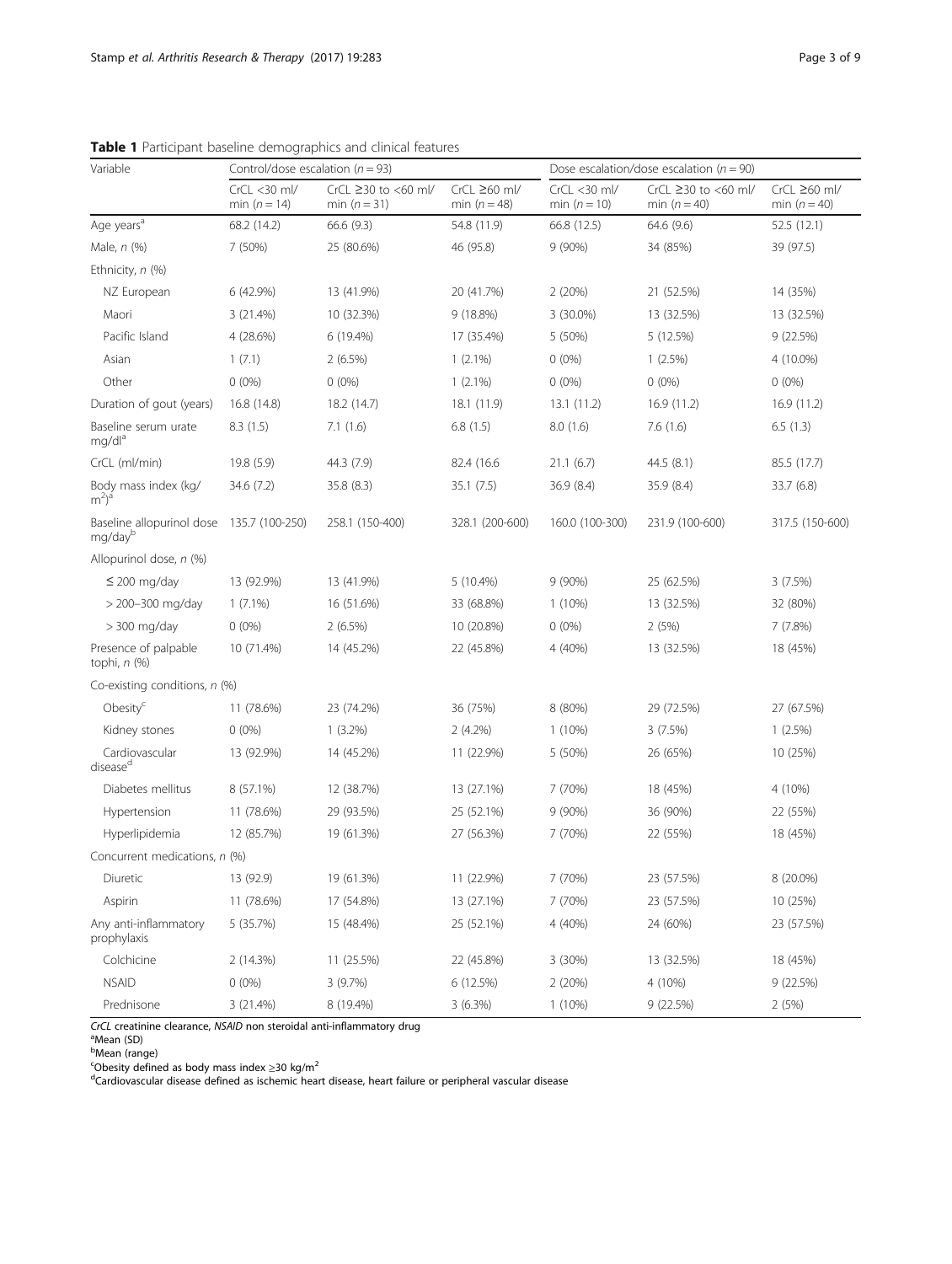## <span id="page-3-0"></span>Results

## Demographics

There were 183 participants who entered the study; 93 in the control/DE group ( $n = 14$  with CrCL <30 ml/min;  $n = 31$  with CrCL ≥30 to <60 ml/min;  $n = 48$  with CrCL ≥60 ml/min 48) and 90 in the DE/DE group ( $n = 10$  with CrCL <30 ml/min;  $n = 40$  with CrCL ≥30 to <60 ml/min;  $n = 40$  with CrCL ≥60 ml/min). There were 143 participants who completed the month-12 visit; 73 in the control/DE group ( $n = 8$  with CrCL <30 ml/min;  $n = 24$  with CrCL  $\geq 30$  to <60 ml/min;  $n = 41$  with CrCL  $\geq 60$  ml/ min) and 70 in the DE/DE group  $(n = 7$  with CrCL <30 ml/min;  $n = 35$  with CrCL ≥30 to <60 ml/min;  $n =$ 28 with CrCL ≥60 ml/min). There were 137 participants who completed the month-24 visit; 68 in the control/DE group ( $n = 7$  with CrCL <30 ml/min;  $n = 22$  with CrCL ≥30 to <60 ml/min;  $n = 39$  with CrCL ≥60 ml/min) (73.1%) and 69 in the DE/DE group  $(n = 7 \text{ with } CrCL$  $\langle$  <30 ml/min; *n* = 33 with CrCL ≥30 to  $\langle$  60 ml/min; *n* = 29 with CrCL ≥60 ml/min). Demographics for each of the randomized groups according to baseline kidney function group are outlined in Table [1.](#page-2-0)



mean allopurinol dose in the control/dose escalation phase(C/DE) and immediate dose escalation (DE/DE) groups by kidney function group. The vertical line represents the start of the open-label extension phase of the study. CrCL, creatinine clearance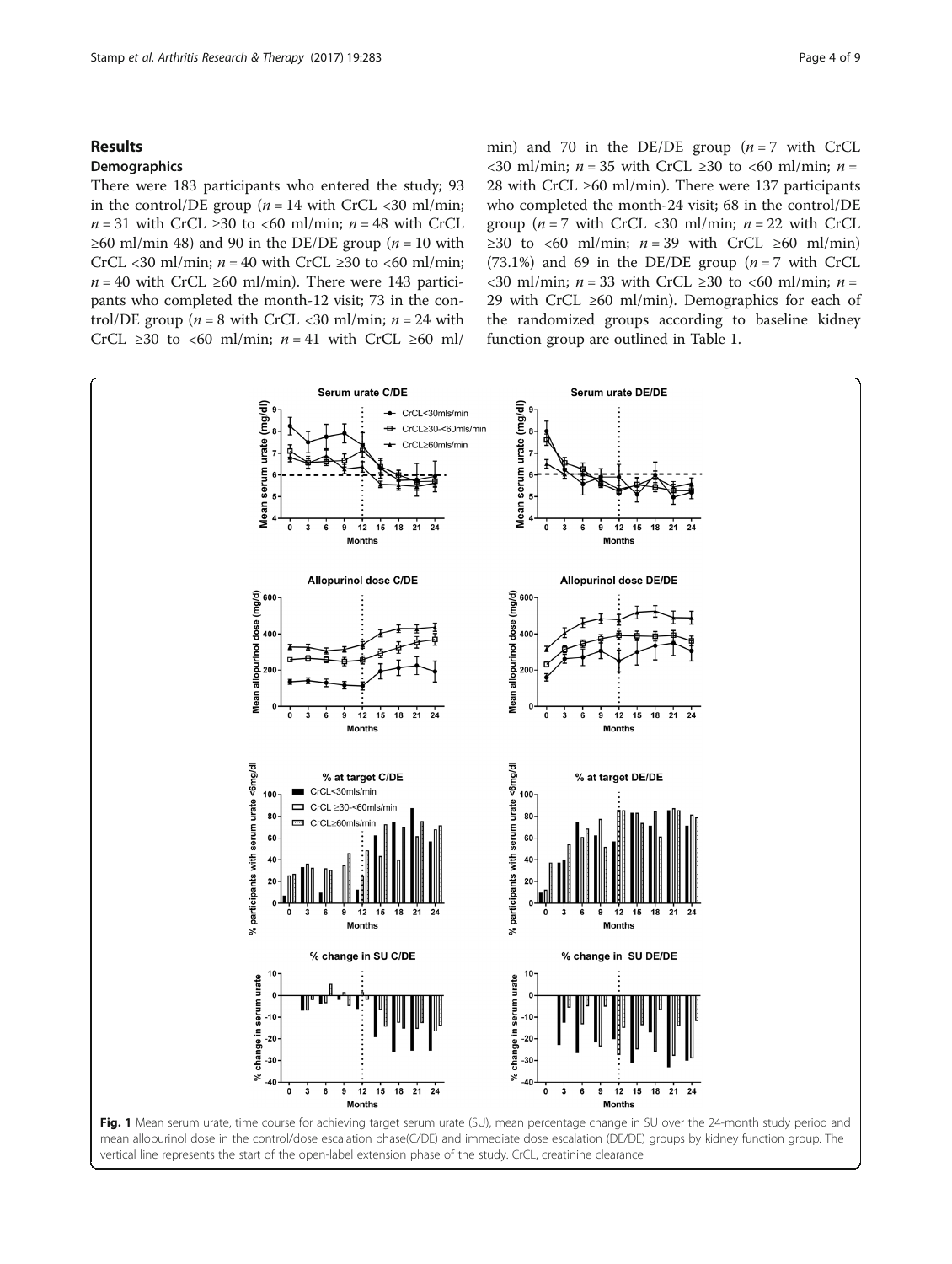## <span id="page-4-0"></span>Table 2 Primary and secondary efficacy endpoints

| Variable                                                                         | $C/DE (n = 93)$                |                        |                                                         | DE/DE $(n = 90)$               |                                              |                                     | $P$ values <sup>a</sup> |
|----------------------------------------------------------------------------------|--------------------------------|------------------------|---------------------------------------------------------|--------------------------------|----------------------------------------------|-------------------------------------|-------------------------|
|                                                                                  | CrCL <30 ml/<br>min $(n = 14)$ | $(n = 31)$             | CrCL ≥30 to CrCL ≥60 ml/<br><60 ml/min min ( $n = 48$ ) | CrCL <30 ml/<br>min $(n = 10)$ | $CrCL \ge 30$ to<br><60 ml/min<br>$(n = 40)$ | $CrCL \ge 60$ ml/<br>min $(n = 40)$ |                         |
| Change in serum urate (mg/dl), mean (SE)                                         |                                |                        |                                                         |                                |                                              |                                     |                         |
| Baseline to month 12                                                             | $-0.67(0.67)$                  | $-0.05(0.33)$          | $-0.25(0.26)$                                           | $-1.49(0.47)$                  | $-2.27(0.29)$                                | $-1.06(0.24)$                       | 0.04                    |
| Baseline to month 24                                                             | $-2.23(0.88)$                  | $-1.41(0.36)$          | $-1.10(0.25)$                                           | $-2.47(0.68)$                  | $-2.35(0.28)$                                | $-0.86(0.27)$                       | 0.15                    |
| Month 12 to month 24                                                             | $-1.42(0.45)$                  | $-1.51(0.41)$          | $-0.87(0.25)$                                           | $-1.20(0.29)$                  | 0.01(0.17)                                   | 0.34(0.23)                          | 0.82                    |
| Serum urate <6 mg/dl, %                                                          |                                |                        |                                                         |                                |                                              |                                     |                         |
| Month 12                                                                         | 13%                            | 25%                    | 49%                                                     | 57%                            | 86%                                          | 86%                                 | 0.50                    |
| Month 24                                                                         | 57%                            | 68%                    | 72%                                                     | 71%                            | 82%                                          | 79%                                 | 0.93                    |
| Mean (SE) serum urate                                                            |                                |                        |                                                         |                                |                                              |                                     |                         |
| Baseline                                                                         | 8.25(0.41)                     | 7.10 (0.29)            | 6.82(0.21)                                              | 8.02 (0.46)                    | 7.63 (0.26)                                  | 6.52(0.20)                          | < 0.001 <sup>b</sup>    |
| Month 12                                                                         | 7.38 (0.57)                    | 7.13 (0.32)            | 6.37(0.24)                                              | 5.91 (0.59)                    | 5.25(0.12)                                   | 5.34 (0.19)                         | 0.20                    |
| Month 24                                                                         | 5.93 (0.71)                    | 5.72(0.25)             | 5.62(0.19)                                              | 5.21 (0.30)                    | 5.27(0.18)                                   | 5.61(0.25)                          | 0.46                    |
| Percentage change in serum urate from baseline, mean (SE)                        |                                |                        |                                                         |                                |                                              |                                     |                         |
| Baseline to month 12                                                             | $-6.2(7.2)$                    | 1.6(4.9)               | $-1.9(3.4)$                                             | $-20.2(6.0)$                   | $-27.5(2.9)$                                 | $-15.0(3.5)$                        | 0.08                    |
| Baseline to month 24                                                             | $-25.5(8.5)$                   | $-16.6(4.8)$           | $-13.9(3.2)$                                            | $-30.0(5.8)$                   | $-29.1(2.8)$                                 | $-11.8(4.1)$                        | 0.14                    |
| Month 12 to month 24                                                             | $-19.4(5.4)$                   | $-17.9(4.6)$           | $-10.1(3.5)$                                            | $-2.4(5.4)$                    | 0.87(3.2)                                    | 7.75(4.6)                           | 0.99                    |
| Percentage with at least one flare in preceding month                            |                                |                        |                                                         |                                |                                              |                                     |                         |
| Baseline                                                                         | 50%                            | 38.7%                  | 56.3%                                                   | 40.0%                          | 32.5%                                        | 42.5%                               | $0.17^{b}$              |
| Month 12                                                                         | 37.5%                          | 12.5%                  | 39%                                                     | 14.3%                          | 34.3%                                        | 32.1%                               | 0.10                    |
| Month 24                                                                         | 14.3%                          | 13.6%                  | 20.5%                                                   | 0.0%                           | 15.2%                                        | 3.4%                                | 0.30                    |
| Allopurinol dose (mg/day) to achieve target SU at<br>month 24, mean (range)      | 262.5<br>$(150 - 500)$         | 389.3<br>$(250 - 650)$ | 439.3<br>$(300 - 800)$                                  | 350.0<br>$(250 - 600)$         | 396.3<br>$(200 - 700)$                       | 491.3<br>$(300 - 900)$              | 0.002 <sup>b</sup>      |
| Number of participants requiring >300 mg/day to<br>achieve target SU at month 24 | 1/4 (25%)                      | 9/14<br>(64.3%)        | 20/28<br>$(71.4\%)$                                     | 1/5<br>(20%)                   | 16/27<br>(59.3%)                             | 19/23<br>(82.6%)                    | 0.013                   |
| Percentage of individuals receiving anti-inflammatory prophylaxis                |                                |                        |                                                         |                                |                                              |                                     |                         |
| Baseline                                                                         | 35.7%                          | 48.4%                  | 52.1%                                                   | 40.0%                          | 60.0%                                        | 57.5%                               | 0.30 <sup>b</sup>       |
| Month 12                                                                         | 37.5%                          | 29.2%                  | 29.3%                                                   | 71.4%                          | 34.3%                                        | 14.3%                               | 0.15                    |
| Month 24                                                                         | 14.3%                          | 18.2%                  | 15.4%                                                   | 57.1%                          | 9.1%                                         | 10.3%                               | 0.16                    |
| HAQ mean (SE) change                                                             |                                |                        |                                                         |                                |                                              |                                     |                         |
| Baseline to month 12                                                             | $-0.10(0.19)$                  | 0.10(0.15)             | $-0.14(0.09)$                                           | 0.47(0.28)                     | 0.06(0.12)                                   | $-0.13(0.11)$                       | 0.25                    |
| Baseline to month 24                                                             | $-0.09(0.21)$                  | 0.14(0.11)             | $-0.32(0.07)$                                           | $-0.19(0.30)$                  | $-0.05(0.11)$                                | $-0.20(0.12)$                       | 0.67                    |
| Month 12 to month 24                                                             | 0.10(0.04)                     | $-0.09(0.18)$          | $-0.22(0.08)$                                           | $-0.72(0.35)$                  | $-0.05(0.13)$                                | $-0.05(0.11)$                       | 0.04                    |
| Pain VAS mean (SE) change                                                        |                                |                        |                                                         |                                |                                              |                                     |                         |
| Baseline to month 12                                                             | $-0.25(0.90)$                  | 1.04(0.51)             | $-0.02$ $(0.40)$                                        | 0.43(0.61)                     | 0.17(0.40)                                   | $-0.43(0.54)$                       | 0.57                    |
| Baseline to month 24                                                             | $-1.15(1.3)$                   | 0.27(0.62)             | $-1.10(0.35)$                                           | $-0.50(1.36)$                  | $-0.64(0.37)$                                | $-1.28(0.53)$                       | 0.56                    |
| Month 12 to month 24                                                             | $-0.71(0.71)$                  | $-0.52(0.84)$          | $-1.03(0.37)$                                           | $-0.60(0.87)$                  | $-0.67(0.34)$                                | $-0.78(0.57)$                       | 0.93                    |
| SJC mean (SE) change                                                             |                                |                        |                                                         |                                |                                              |                                     |                         |
| Baseline to month 12                                                             | $-2.88(1.84)$                  | $-0.04(1.05)$          | $-0.07(0.72)$                                           | 0.86(1.6)                      | $-1.17(0.89)$                                | 0.17(0.53)                          | 0.19                    |
| Baseline to month 24                                                             | $-2.14(1.39)$                  | $-2.86(1.65)$          | $-1.26(0.73)$                                           | $-0.67(0.67)$                  | $-1.85(0.93)$                                | $-0.24(0.27)$                       | 0.99                    |
| Month 12 to month 24                                                             | 1.23(1.16)                     | $-2.91(2.24)$          | $-1.34(0.98)$                                           | 0(0)                           | $-0.52(0.42)$                                | $-0.37(0.59)$                       | 0.57                    |
| TJC mean (SE) change                                                             |                                |                        |                                                         |                                |                                              |                                     |                         |
| Baseline to month 12                                                             | 2.13(3.56)                     | 0.04(1.33)             | $-2.83(1.07)$                                           | $-0.57(0.62)$                  | $-1.57(0.90)$                                | 1.18(1.42)                          | 0.04                    |
| Baseline to month 24                                                             | $-2.57(1.97)$                  | $-1.73(1.49)$          | $-2.08(0.88)$                                           | $-0.50(0.34)$                  | $-0.42(1.54)$                                | $-0.97(0.50)$                       | 0.97                    |
| Month 12 to month 24                                                             | $-5.0$ (3.0)                   | $-2.57(1.83)$          | 0.65(0.55)                                              | $-0.20(0.20)$                  | 1.18(1.32)                                   | $-1.96(1.37)$                       | 0.02                    |

C/DE control/dose escalation phasegroup, DD immediate dose escalation group, CrCL creatinine clearance, SU serum urate, HAQ health assessment

questionnaire, VAS visual analogue scale, SJC swollen joint count, TJC tender joint count<br><sup>ap</sup>or levels and changes after baseline the n value tests the significance of randomizatio

<sup>a</sup>For levels and changes after baseline the *p* value tests the significance of randomization depending on baseline CrCL<br><sup>b</sup>For baseline assessments the *p* value represents the significance of differences between kidney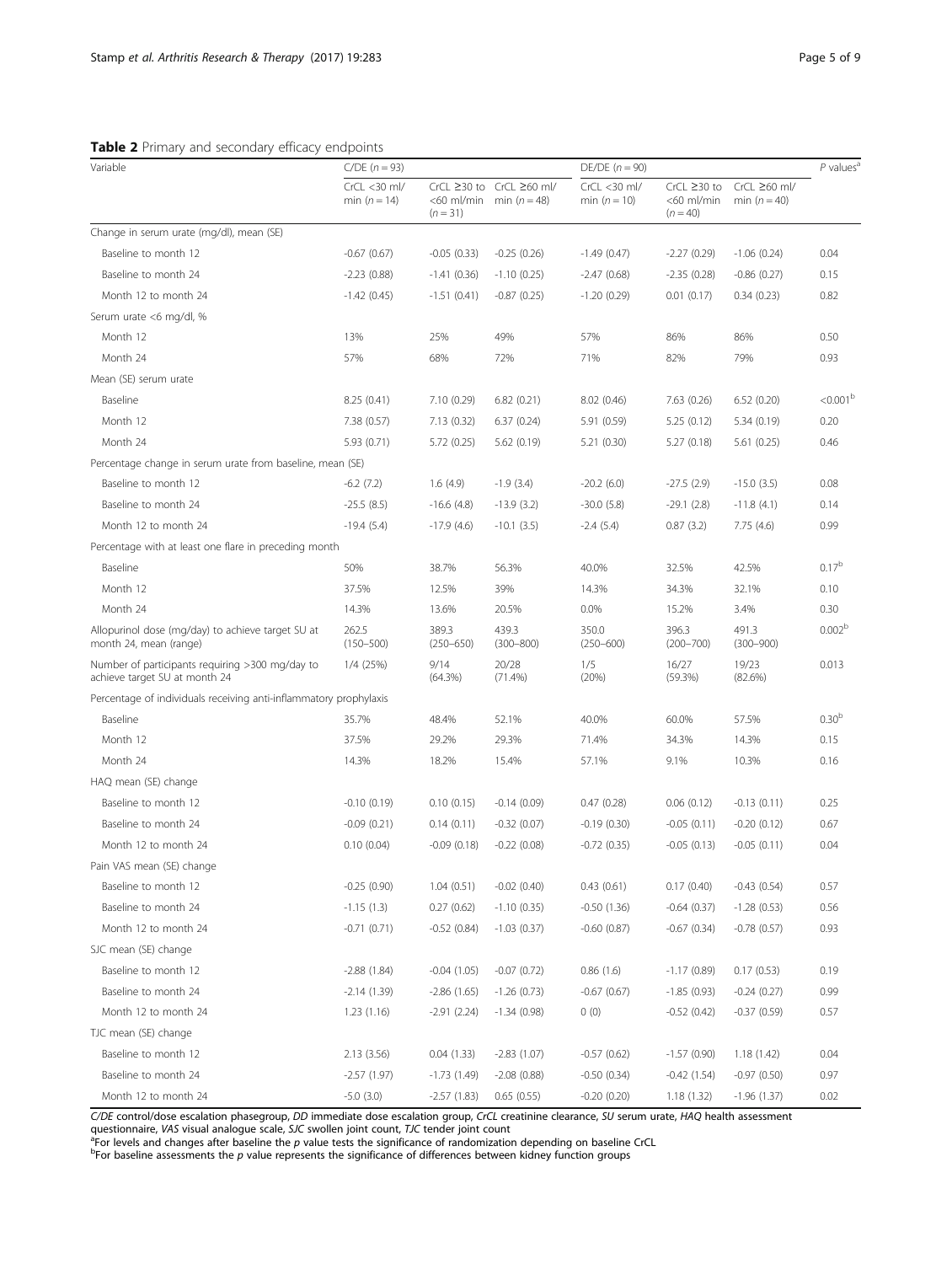## Serum urate

In both the control/DE and DE/DE groups the mean baseline SU was significantly higher in those with CrCL <30 ml/ min compared to those with CrCL  $\geq 30$  to  $\lt 60$  ml/min and ≥60 ml/min (Fig. [1a\)](#page-3-0). Mean SU was below 6 mg/dl in all kidney function groups by month 24 (Fig. [1a\)](#page-3-0). The percentage with SU <6 mg/dl at the final visit by randomization and by kidney function groups is shown in Fig. [1b](#page-3-0). Irrespective of randomization, there was no significant difference in the percentage of those with CrCL <30 ml/min who achieved SU <6 mg/dl at the final visit compared to those with CrCL ≥30 to <60 ml/min and ≥60 ml/min, with percentages of 64.3% vs. 76.4% vs. 75.0%, respectively  $(p =$ 0.65). The mean (standard error (SE)) change in SU from baseline to month 24 irrespective of randomization, was significantly higher in those with CrCL <30mls/min; mean change -2.23 (0.88) mg/dl in those with CrCL <30mls/min, -1.98 (0.23) mg/dl in those with CrCL  $\geq 30$  to <60 ml/min and -1.00 (0.79) mg/dl in those with CrCL ≥60 ml/min ( $p =$ 0.002). The mean change in SU by kidney function and randomization group is shown in Table [2.](#page-4-0)

The mean percentage change in SU by randomization and by kidney function groups is shown in Fig. [1c](#page-3-0). Irrespective of randomization, the mean (SE) percentage change in SU from baseline to final visit in those with CrCL <30 ml/min was similar to those with CrCL ≥30 to <60 ml/min and significantly higher than those with CrCL ≥60 ml/min (-27.7% (5.0%) vs. -24.1% (2.7%) vs. -13.0%  $(2.5\%)$   $(p = 0.003)$ .

#### Allopurinol dose

Mean allopurinol dose during the study period by randomization and by kidney function groups is shown in Fig. [1d](#page-3-0). Irrespective of randomization, mean (SE) allopurinol dose at baseline was lower in those with lower CrCL; 146 (18) mg/day, 243 (10) mg/day and 323 (9) mg/day  $(p < 0.001)$  in those with CrCL  $<30$ mls/min,  $\geq30$  to  $<60$  ml/min and  $\geq60$  ml/min, respectively. Irrespective of randomization, the mean (SE) allopurinol dose at month 24 was significantly lower in those with CrCL <30 ml/min as compared to those with CrCL ≥30 to <60 ml/min or CrCL ≥60 ml/min (250 (43) mg/day, 365 (22) mg/day and 460 (19) mg/day, respectively  $(p < 0.001)$ ). Allopurinol dose in those with SU <6 mg/dl at month 24 is shown in Fig. 2.

The allopurinol dose required to achieve target SU was associated with baseline kidney function (Table [2\)](#page-4-0). Of those with CrCL  $<30$  ml/min (n = 14), only one participant in the control/DE and one in the DE/DE group required >300 mg/day to achieve target SU. In those with higher CrCL, the number of participants requiring >300 mg/day allopurinol to achieve target SU was higher (Table [2](#page-4-0)). Irrespective of randomization, the mean (range) allopurinol dose required to achieve target SU was higher in those with better kidney function (311.1 mg/day (150–600) vs. 393.9 mg/day (200–700) vs. 462.8 mg/day (300–900)).

## Adverse events

There were 17 deaths during the study period, details of these have been published previously [\[10, 11\]](#page-8-0). During the RCT phase of the study there were five deaths in the control group of which four occurred in those with CrCL <30mls/min. In comparison none of the five deaths in the dose escalation groups had a CrCL <30 ml/min (Fig. [3](#page-6-0)). During the open extension phase of the study there were four deaths in the control/DE group, of which one occurred in those with CrCL <30mls/min. In comparison, there were three deaths in the DE/DE group, of which one occurred in those with CrCL <30mls/min. Of note there were high rates of co-morbidities and in particular cardiovascular disease at baseline in those with CrCL <30 ml/ min (Table [1\)](#page-2-0). The number of SAEs according to kidney function group and randomization group are shown in Table [3](#page-7-0). The type and number of SAEs was as expected and was similar between groups. The percentage of participants with treatment emergent or worsening gamma glutamyl transferase (GGT), alanine transaminase (ALT), aspartate aminotransferase (AST), alkaline phosphatase (ALP), creatinine and CrCL by kidney function groups are shown in Fig. [3](#page-6-0).

## **Discussion**

Long-term urate lowering in the setting of CKD is challenging and controversial. Although allopurinol is considered first-line ULT, there are limited data in those with CKD. Herein, we showed that use of allopurinol is safe and effective even in those with CKD.

There are few treatment options for urate lowering in people with stage 4 and 5 CKD and gout. There are limited data on the use of febuxostat in those with CrCL <30 ml/min [[13\]](#page-8-0); uricosuric agents are either contraindicated or not effective in those with CrCL <30mls/min, and while pegloticase needs no dose adjustment in CKD, it is not widely available [[14\]](#page-8-0). Thus it is important that

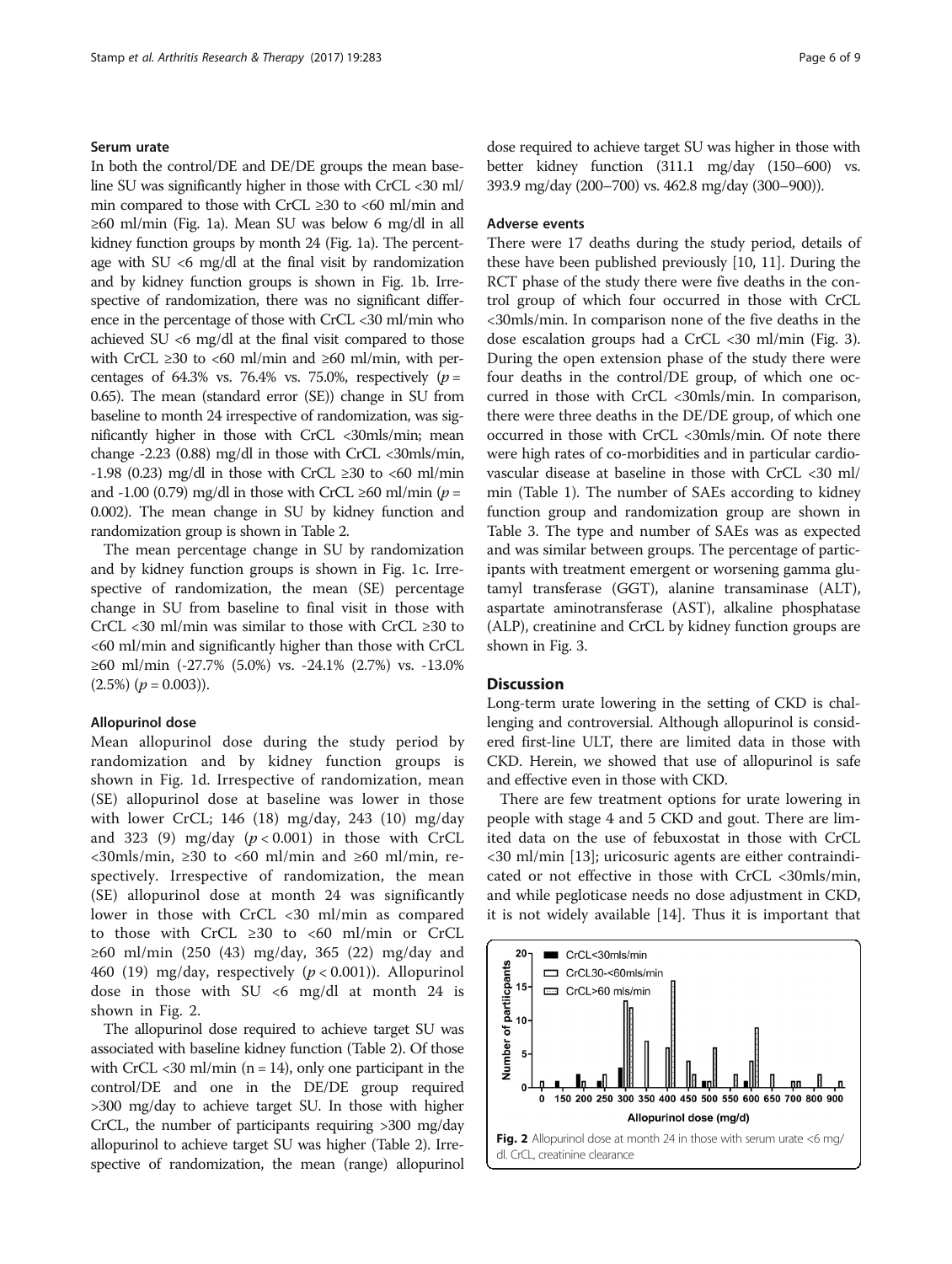<span id="page-6-0"></span>

clinicians can safely and effectively use allopurinol, given its widespread availability and low cost.

In the current study, similar proportions of participants in each kidney function group achieved target urate, suggesting the strategy is effective even in those with more severe CKD. The dose required to achieve target SU in

those with CrCL <30 ml/min was  $\leq$  300 mg/day in the majority of participants. Doses >300 mg/day are only infrequently used in clinical practice even in those with normal kidney function, frequently due to physician inertia or concern about dose escalation [[2](#page-8-0), [15](#page-8-0)]. The data presented herein suggest that in people with CrCL <30 ml/min,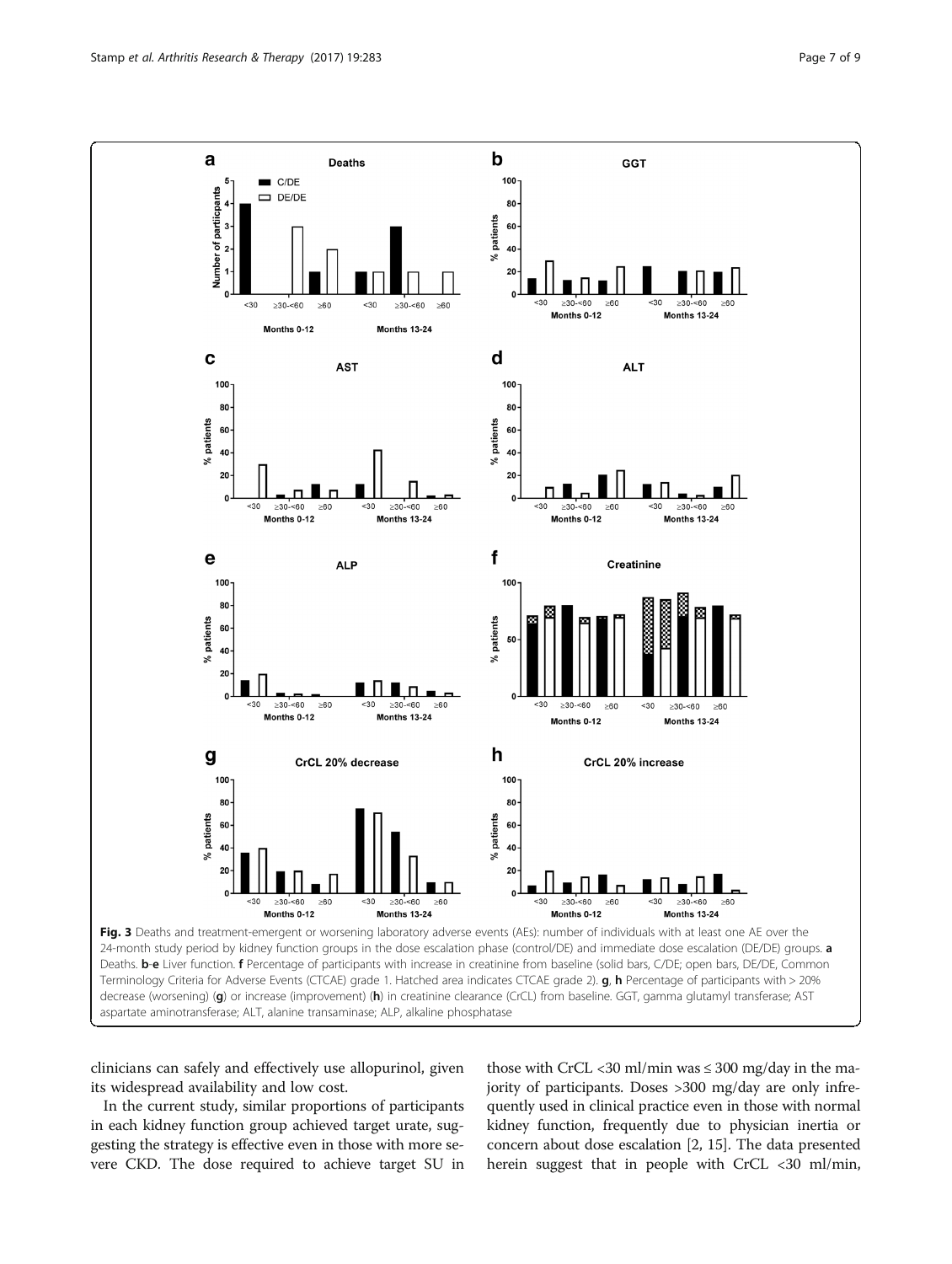| CTCAE category                            | Time period        | Control ( $n = 93$ )          |                                   |                             | Dose escalation ( $n = 90$ )     |                                                  |                                        |
|-------------------------------------------|--------------------|-------------------------------|-----------------------------------|-----------------------------|----------------------------------|--------------------------------------------------|----------------------------------------|
|                                           |                    | CrCL <30 ml/min<br>$(n = 14)$ | <60 ml/min $(n = 48)$<br>$(n=31)$ | CrCL ≥30 to CrCL ≥60 ml/min | $CrCL < 30$ ml/min<br>$(n = 10)$ | $CrCL \geq 30$ to<br>$<$ 60 ml/min<br>$(n = 40)$ | CrCL<br>$\geq 60$ ml/min<br>$(n = 40)$ |
| Cardiac disorders                         | Month 0-12         | 6(3)                          | 7(4)                              | 1(1)                        | 1(1)                             | 9(7)                                             | 4(3)                                   |
|                                           | Month 13-24 3 (2)  |                               | 8(5)                              | 0                           | 0                                | 6(5)                                             | 2(2)                                   |
| Gastrointestinal disorders                | Month 0-12         | 1(1)                          | 3(3)                              | 2(2)                        | 0                                | 3(3)                                             | 0                                      |
|                                           | Month 13-24 0      |                               | 5(4)                              | 1(1)                        | 0                                | 3(3)                                             | $\circ$                                |
| General disorders                         | Month 0-12         | 1(1)                          | $\mathbf{0}$                      | 0                           | 0                                | $\Omega$                                         | 1(1)                                   |
|                                           | Month 13-24 1 (1)  |                               | $\mathbf{0}$                      | 1(1)                        | 0                                | $\circ$                                          | 1(1)                                   |
| Hepatobiliary disorders                   | Month 0-12         | $\overline{0}$                | $\mathbf 0$                       | $\mathbf 0$                 | $\mathbf 0$                      | 1(1)                                             | $\mathbf 0$                            |
|                                           | Month 13-24 0      |                               | $\mathbf 0$                       | $\overline{0}$              | 0                                | $\circ$                                          | $\overline{0}$                         |
| Infections and infestations               | Month 0-12         | 2(2)                          | 3(3)                              | 3(3)                        | 1(1)                             | 2(1)                                             | 1(1)                                   |
|                                           | Month 13-24 0      |                               | 6(4)                              | 2(2)                        | 3(3)                             | 5(3)                                             | 1(1)                                   |
| Injury, poisoning and procedural          | Month 0-12         | 1(1)                          | $\mathbf 0$                       | 1(1)                        | 0                                | 1(1)                                             | $\circ$                                |
| complications                             | Month 13-24 1 (1)  |                               | 3(2)                              | 1(1)                        | 0                                | 1(1)                                             | $\Omega$                               |
| Investigations                            | Month 0-12         | $\overline{0}$                | $\mathbf{0}$                      | 0                           | 0                                | 1(1)                                             | 0                                      |
|                                           | Month 13-24 0      |                               | $\mathbf{0}$                      | $\mathbf 0$                 | 0                                | 0                                                | 0                                      |
| Metabolism and nutrition                  | Month 0-12         | $\Omega$                      | $\mathbf 0$                       | $\mathbf 0$                 | 1(1)                             | 1(1)                                             | $\mathbf{0}$                           |
|                                           | Month 13-24 0      |                               | $\mathbf{0}$                      | $\mathbf 0$                 | 0                                | 0                                                | $\circ$                                |
| Musculoskeletal                           | Month 0-12         | $\Omega$                      | $\mathbf{0}$                      | 1(1)                        | 1(1)                             | 0                                                | 0                                      |
|                                           | Month 13-24 0      |                               | $\mathbf 0$                       | 2(1)                        | 0                                | 1(1)                                             | $\Omega$                               |
| Nervous system disorders                  | Month 0-12         | 1(1)                          | 1(1)                              | 1(1)                        | $\mathbf 0$                      | 0                                                | 1(1)                                   |
|                                           | Month 13-24 3 (2)  |                               | $\mathbf 0$                       | 0                           | 1(1)                             | 3(3)                                             | 0                                      |
| Renal and urinary disorders               | Month $0-12$ 3 (3) |                               | 2(2)                              | 0                           | 1(1)                             | 1(1)                                             | $\circ$                                |
|                                           | Month 13-24 0      |                               | $\overline{0}$                    | $\mathbf 0$                 | 2(2)                             | 1(1)                                             | $\circ$                                |
| Respiratory, thoracic and                 | Month 0-12         | $\Omega$                      | 1(1)                              | 1(1)                        | 1(1)                             | 1(1)                                             | $\circ$                                |
| mediastinal disorders                     | Month 13-24 0      |                               | $\mathbf{0}$                      | 0                           | 0                                | $\circ$                                          | $\circ$                                |
| Skin and subcutaneous tissue<br>disorders | Month 0-12         | 1(1)                          | $\Omega$                          | 0                           | 0                                | $\Omega$                                         | 2(1)                                   |
|                                           | Month 13-24 0      |                               | $\Omega$                          | $\mathbf 0$                 | 0                                | $\Omega$                                         | $\mathbf 0$                            |
| Psychiatric disorders                     | Month 0-12         | $\overline{0}$                | $\mathbf 0$                       | $\mathbf 0$                 | $\mathbf 0$                      | $\circ$                                          | $\mathbf{0}$                           |
|                                           | Month 13-24 1 (1)  |                               | $\mathbf 0$                       | $\mathbf 0$                 | 0                                | $\circ$                                          | 1(1)                                   |
| Vascular disorders                        | Month 0-12         | 0                             | $\overline{0}$                    | $\mathbf 0$                 | 0                                | $\Omega$                                         | $\mathbf{0}$                           |
|                                           | Month 13-24 0      |                               | $\Omega$                          | $\mathbf 0$                 | 0                                | 1(1)                                             | $\circ$                                |

<span id="page-7-0"></span>Table 3 Serious adverse events during months 0-12 and months13-24 by kidney function group

Data reported are number of events (number of individuals)

allopurinol doses >300 mg/day are rarely needed to achieve target SU.

The numbers and types of SAEs were similar in both groups but as expected the number of cardiac events was higher in those with CrCL <30 ml/min even during the first 12 months when dose escalation was not undertaken [\[16](#page-8-0)]. While a number of abnormalities in kidney function were noted, they were similar between randomized groups over the study period.

There are several limitations to this study. There were only small numbers of participants with CrCL <30 ml/ min and the study was not powered to detect the rare AHS. Further adequately powered studies of people with stage 4/5 CKD may be required to clarify the impact on clinical outcomes such as flares, activity limitation and health-related quality of life, and to confirm the safety of this approach. However, studies of sufficient size to detect the rare AHS are unlikely to be undertaken given the large numbers of participants that would be required.

## Conclusion

Allopurinol is effective at lowering urate even in those with severe CKD. The dose required to achieve target SU is higher in those with better kidney function. Accepting